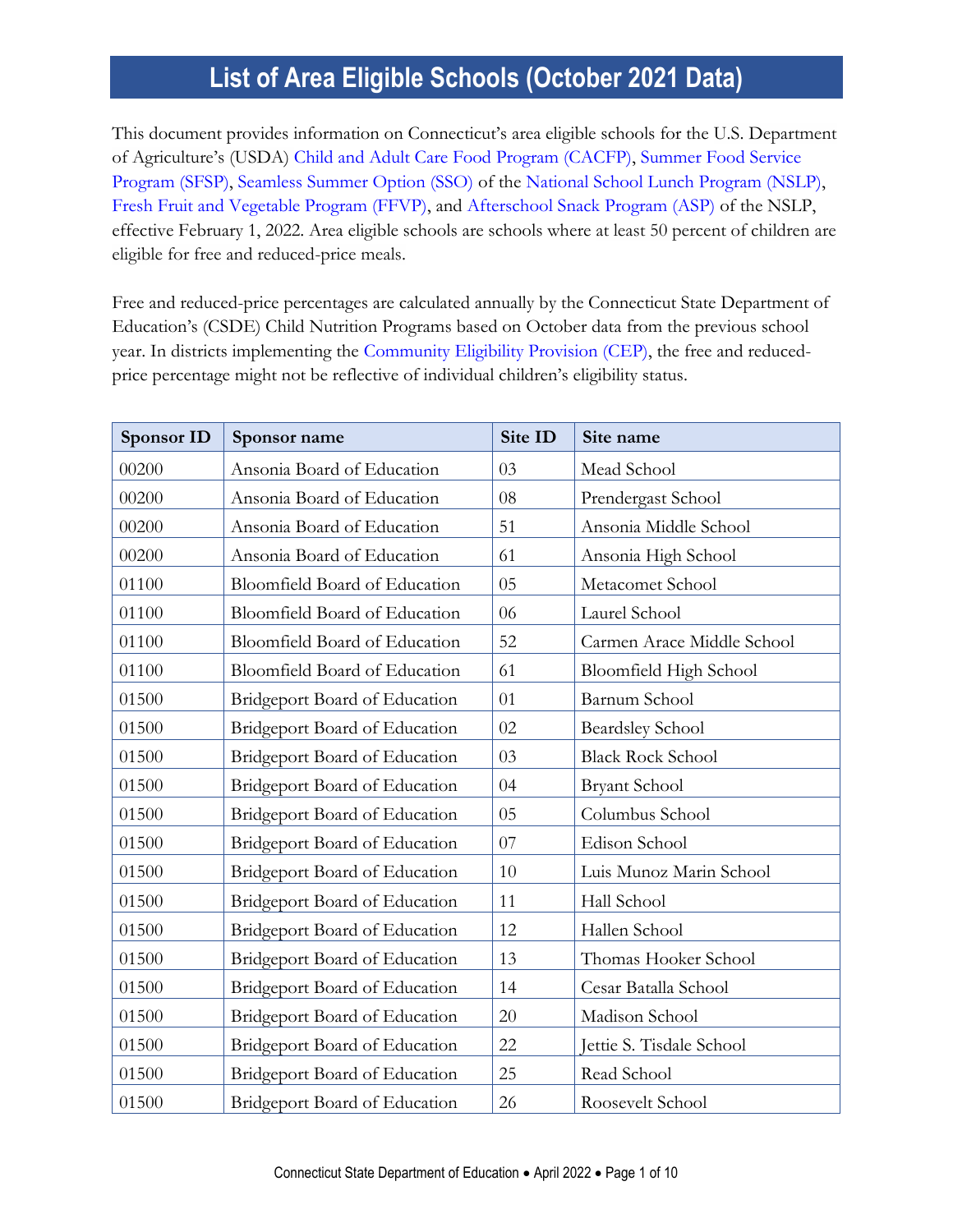| <b>Sponsor ID</b> | Sponsor name                         | Site ID | Site name                   |
|-------------------|--------------------------------------|---------|-----------------------------|
| 01500             | Bridgeport Board of Education        | 30      | Waltersville School         |
| 01500             | Bridgeport Board of Education        | 32      | Geraldine Johnson School    |
| 01500             | <b>Bridgeport Board of Education</b> | 36      | John Winthrop School        |
| 01500             | Bridgeport Board of Education        | 39      | Wilbur Cross School         |
| 01500             | Bridgeport Board of Education        | 40      | <b>Blackham School</b>      |
| 01500             | Bridgeport Board of Education        | 41      | Paul Lawrence Dunbar School |
| 01500             | Bridgeport Board of Education        | 42      | James J. Curiale School     |
| 01500             | Bridgeport Board of Education        | 61      | <b>Bassick High School</b>  |
| 01500             | Bridgeport Board of Education        | 62      | Central High School         |
| 01500             | Bridgeport Board of Education        | 63      | Warren Harding High School  |
| 01700             | <b>Bristol Board of Education</b>    | 03      | Edgewood School             |
| 01700             | Bristol Board of Education           | 05      | Greene-Hills School         |
| 01700             | Bristol Board of Education           | 11      | South Side School           |
| 01700             | <b>Bristol Board of Education</b>    | 12      | Stafford School             |
| 01700             | Bristol Board of Education           | 14      | Ellen P. Hubbell School     |
| 01700             | Bristol Board of Education           | 17      | Mountain View School        |
| 01700             | Bristol Board of Education           | 19      | Ivy Drive School            |
| 01700             | Bristol Board of Education           | 20      | West Bristol School         |
| 01700             | Bristol Board of Education           | 51      | Chippens Hill Middle School |
| 01700             | <b>Bristol Board of Education</b>    | 52      | Northeast Middle School     |
| 01700             | Bristol Board of Education           | 61      | Bristol Central High School |
| 01700             | Bristol Board of Education           | 62      | Bristol Eastern High School |
| 02400             | Chaplin Board of Education           | 02      | Chaplin Elementary School   |
| 03400             | Danbury Board of Education           | 02      | Haystown Avenue School      |
| 03400             | Danbury Board of Education           | 05      | Mill Ridge Primary School   |
| 03400             | Danbury Board of Education           | 06      | Morris Street School        |
| 03400             | Danbury Board of Education           | 08      | Park Avenue School          |
| 03400             | Danbury Board of Education           | 10      | South Street School         |
| 03400             | Danbury Board of Education           | 11      | Great Plain School          |
| 03400             | Danbury Board of Education           | 12      | Shelter Rock School         |
| 03400             | Danbury Board of Education           | 13      | King Street Primary School  |
| 03400             | Danbury Board of Education           | 14      | Ellsworth Ave School        |
| 03400             | Danbury Board of Education           | 15      | Pembroke                    |
| 03400             | Danbury Board of Education           | 16      | <b>Stadley Rough School</b> |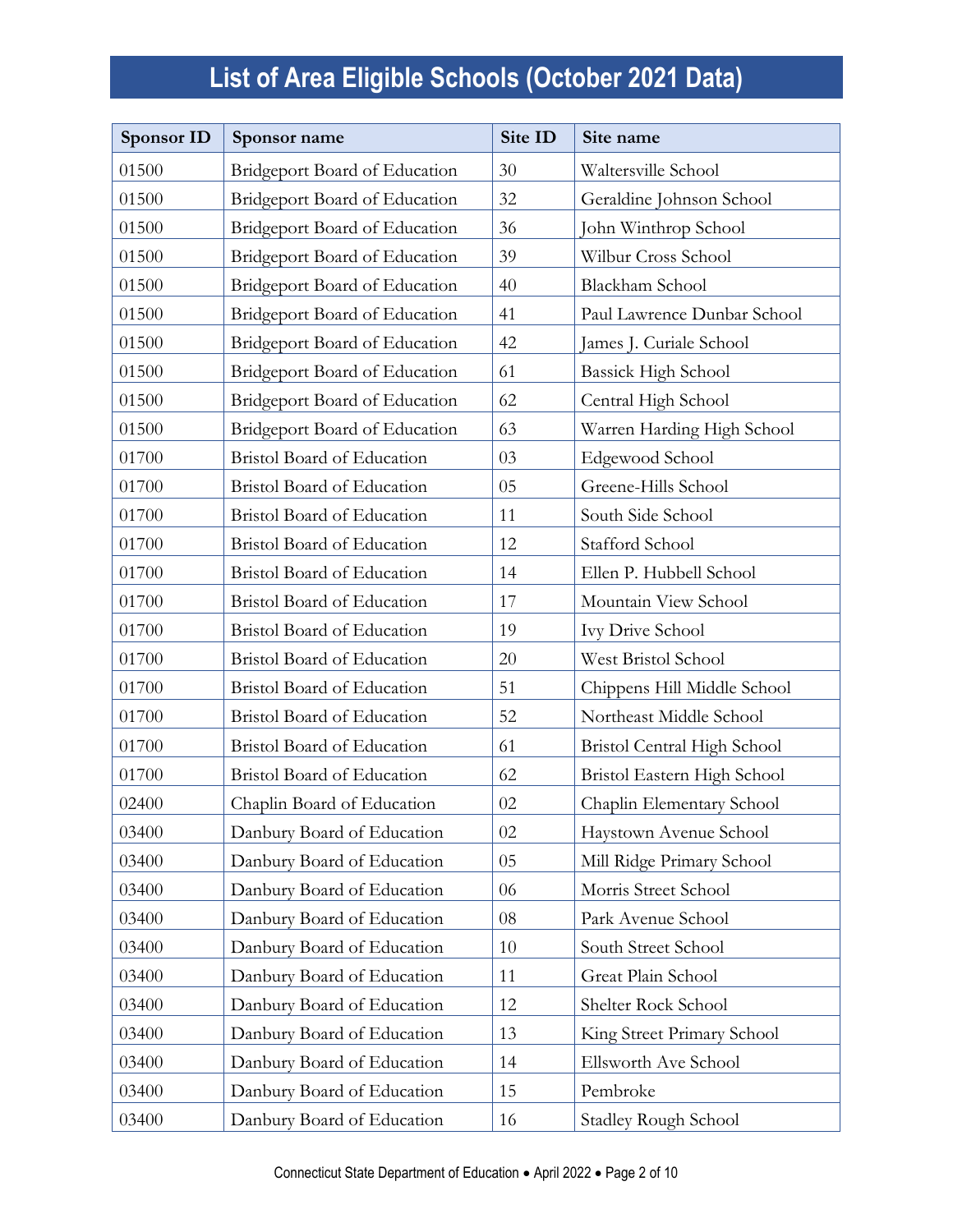| <b>Sponsor ID</b> | Sponsor name                     | Site ID | Site name                        |
|-------------------|----------------------------------|---------|----------------------------------|
| 03400             | Danbury Board of Education       | 17      | King Street Intermediate School  |
| 03400             | Danbury Board of Education       | 51      | <b>Broadview Middle School</b>   |
| 03400             | Danbury Board of Education       | 52      | Rogers Park Middle School        |
| 03400             | Danbury Board of Education       | 61      | Danbury High School              |
| 03700             | Derby Board of Education         | 04      | Irving School                    |
| 03700             | Derby Board of Education         | 06      | <b>Bradley School</b>            |
| 03700             | Derby Board of Education         | 50      | Derby Middle School              |
| 03700             | Derby Board of Education         | 61      | Derby High School                |
| 04300             | East Hartford Board of Education | 04      | Joseph O. Goodwin School         |
| 04300             | East Hartford Board of Education | 06      | Dr. Franklin H. Mayberry School  |
| 04300             | East Hartford Board of Education | 09      | Anne E. Norris School            |
| 04300             | East Hartford Board of Education | 12      | Silver Lane School               |
| 04300             | East Hartford Board of Education | 18      | Robert J. O'Brien School         |
| 04300             | East Hartford Board of Education | 20      | Governor William Pitkin School   |
| 04300             | East Hartford Board of Education | 22      | Dr. John A. Langford School      |
| 04300             | East Hartford Board of Education | 51      | East Hartford Middle School      |
| 04300             | East Hartford Board of Education | 62      | East Hartford High School        |
| 04400             | East Haven Board of Education    | 01      | Deer Run School                  |
| 04400             | East Haven Board of Education    | 07      | Momauguin School                 |
| 04400             | East Haven Board of Education    | 10      | Grove J. Tuttle School           |
| 04400             | East Haven Board of Education    | 13      | Dominick H. Ferrara School       |
| 04400             | East Haven Board of Education    | 51      | Joseph Melillo Middle School     |
| 04400             | East Haven Board of Education    | 61      | East Haven High School           |
| 04700             | East Windsor Board of Education  | 01      | Broad Brook Elementary School    |
| 04700             | East Windsor Board of Education  | 03      | East Windsor Middle School       |
| 04700             | East Windsor Board of Education  | 61      | East Windsor High School         |
| 25300             | <b>EASTCONN</b>                  | 01      | Hampton Elementary School        |
| 25300             | <b>EASTCONN</b>                  | 04      | Scotland Elementary School       |
| 25300             | <b>EASTCONN</b>                  | 05      | <b>Sterling Community School</b> |
| 04900             | Enfield Board of Education       | 15      | Prudence Crandall School         |
| 05700             | Greenwich Public Schools         | 05      | Hamilton Avenue School           |
| 05700             | Greenwich Public Schools         | 06      | New Lebanon School               |
| 05800             | Griswold Public Schools          | 03      | Griswold Elementary School       |
| 06200             | Hamden Public Schools            | 01      | Shepherd Glen School             |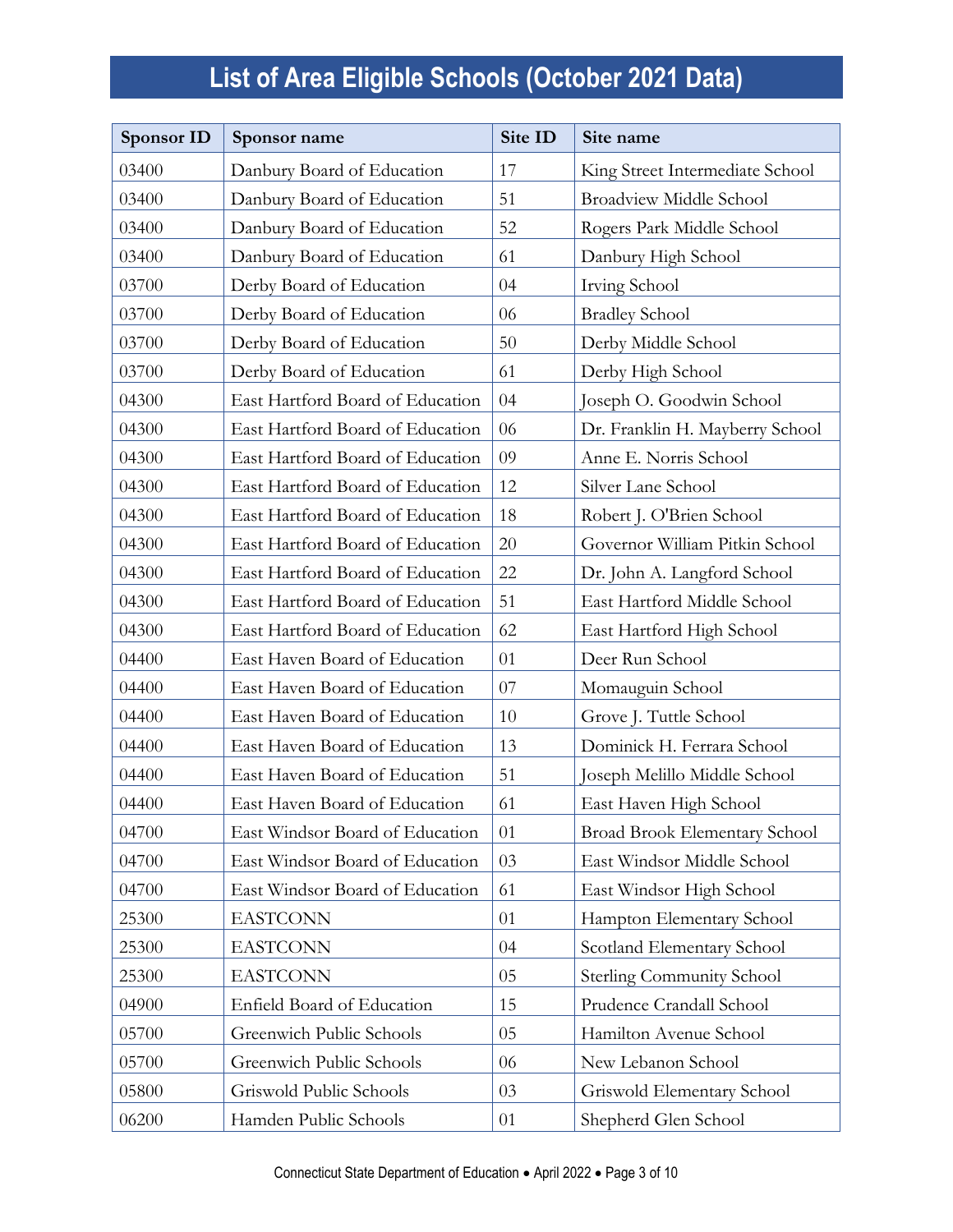| <b>Sponsor ID</b> | Sponsor name              | Site ID | Site name                                |
|-------------------|---------------------------|---------|------------------------------------------|
| 06200             | Hamden Public Schools     | 02      | Church Street School                     |
| 06200             | Hamden Public Schools     | 03      | Dunbar Hill School                       |
| 06200             | Hamden Public Schools     | 04      | Helen Street School                      |
| 06200             | Hamden Public Schools     | 11      | Ridge Hill School                        |
| 06400             | Hartford Public Schools   | 01      | <b>SAND School</b>                       |
| 06400             | Hartford Public Schools   | 06      | Burns Latino Studies Academy             |
| 06400             | Hartford Public Schools   | 07      | Dwight-Bellizzi Dual Language<br>Academy |
| 06400             | Hartford Public Schools   | 08      | M.D. Fox School                          |
| 06400             | Hartford Public Schools   | 10      | Kennelly School                          |
| 06400             | Hartford Public Schools   | 12      | McDonough Middle School                  |
| 06400             | Hartford Public Schools   | 14      | Naylor/CCSU Leadership<br>Academy        |
| 06400             | Hartford Public Schools   | 15      | Parkville Community School               |
| 06400             | Hartford Public Schools   | 16      | M. L., King, Jr. Middle School           |
| 06400             | Hartford Public Schools   | 17      | Rawson School                            |
| 06400             | Hartford Public Schools   | 19      | Milner Middle School                     |
| 06400             | Hartford Public Schools   | 21      | West Middle School                       |
| 06400             | Hartford Public Schools   | 23      | Burr Middle School                       |
| 06400             | Hartford Public Schools   | 30      | Sanchez School                           |
| 06400             | Hartford Public Schools   | 61      | Bulkeley High School - Upper &<br>Lower  |
| 06400             | Hartford Public Schools   | 62      | Hartford Public High School              |
| 06400             | Hartford Public Schools   | 63      | Weaver High School                       |
| 06900             | Killingly Public Schools  | 01      | Killingly Central School                 |
| 06900             | Killingly Public Schools  | 03      | Killingly Memorial School                |
| 07700             | Manchester Public Schools | 01      | <b>Bowers School</b>                     |
| 07700             | Manchester Public Schools | 03      | <b>Buckley School</b>                    |
| 07700             | Manchester Public Schools | 04      | Highland Park School                     |
| 07700             | Manchester Public Schools | 06      | Keeney School                            |
| 07700             | Manchester Public Schools | 12      | Verplanck School                         |
| 07700             | Manchester Public Schools | 13      | Waddell School                           |
| 07700             | Manchester Public Schools | 16      | Martin School                            |
| 07700             | Manchester Public Schools | 17      | Elisabeth M. Bennet Academy              |
| 07700             | Manchester Public Schools | 53      | Illing Middle School                     |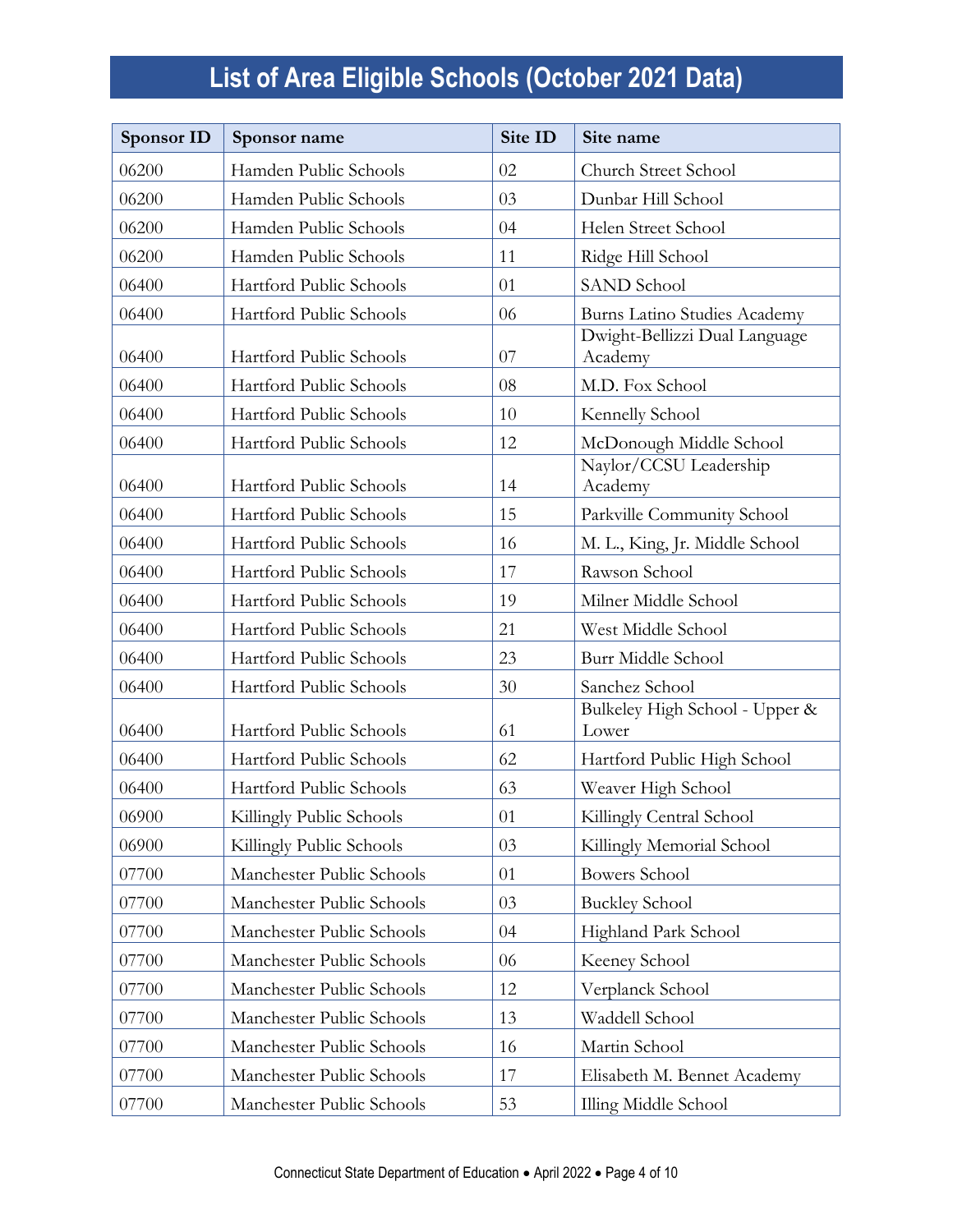| <b>Sponsor ID</b> | Sponsor name               | Site ID | Site name                        |
|-------------------|----------------------------|---------|----------------------------------|
| 07700             | Manchester Public Schools  | 61      | Manchester High School           |
| 08000             | Meriden Public Schools     | 01      | Benjamin Franklin School         |
| 08000             | Meriden Public Schools     | 03      | Hanover School                   |
| 08000             | Meriden Public Schools     | 04      | Israel Putnam School             |
| 08000             | Meriden Public Schools     | 05      | John Barry School                |
| 08000             | Meriden Public Schools     | 07      | Nathan Hale School               |
| 08000             | Meriden Public Schools     | 08      | Roger Sherman School             |
| 08000             | Meriden Public Schools     | 10      | Thomas Hooker School             |
| 08000             | Meriden Public Schools     | 11      | Casimir Pulaski School           |
| 08000             | Meriden Public Schools     | 52      | Lincoln Middle School            |
| 08000             | Meriden Public Schools     | 54      | Washington Middle School         |
| 08000             | Meriden Public Schools     | 61      | Francis T. Maloney High School   |
| 08000             | Meriden Public Schools     | 62      | Orville H. Platt High School     |
| 08300             | Middletown Public Schools  | 01      | Spencer School                   |
| 08300             | Middletown Public Schools  | 02      | Bielefield School                |
| 08300             | Middletown Public Schools  | 05      | Farm Hill School                 |
| 08300             | Middletown Public Schools  | 09      | MacDonough School                |
| 08300             | Middletown Public Schools  | 11      | Snow School                      |
| 08300             | Middletown Public Schools  | 54      | Beman Middle School              |
| 08600             | Montville Public Schools   | 01      | Mohegan School                   |
| 08800             | Naugatuck Public Schools   | 02      | Cross Street Intermediate School |
| 08800             | Naugatuck Public Schools   | 03      | Maple Hill School                |
| 08800             | Naugatuck Public Schools   | 04      | Hop Brook Elementary School      |
| 08800             | Naugatuck Public Schools   | 06      | Salem School                     |
| 08800             | Naugatuck Public Schools   | 07      | Western School                   |
| 08800             | Naugatuck Public Schools   | 08      | Andrew Avenue School             |
| 08800             | Naugatuck Public Schools   | 51      | City Hill Middle School          |
| 08800             | Naugatuck Public Schools   | 52      | Hillside Intermediate School     |
| 08800             | Naugatuck Public Schools   | 61      | Naugatuck High School            |
| 08900             | New Britain Public Schools | 03      | Chamberlain Elementary School    |
| 08900             | New Britain Public Schools | 05      | Gaffney Elementary School        |
| 08900             | New Britain Public Schools | 06      | Holmes Elementary School         |
| 08900             | New Britain Public Schools | 07      | Jefferson Elementary School      |
| 08900             | New Britain Public Schools | 08      | Lincoln Elementary School        |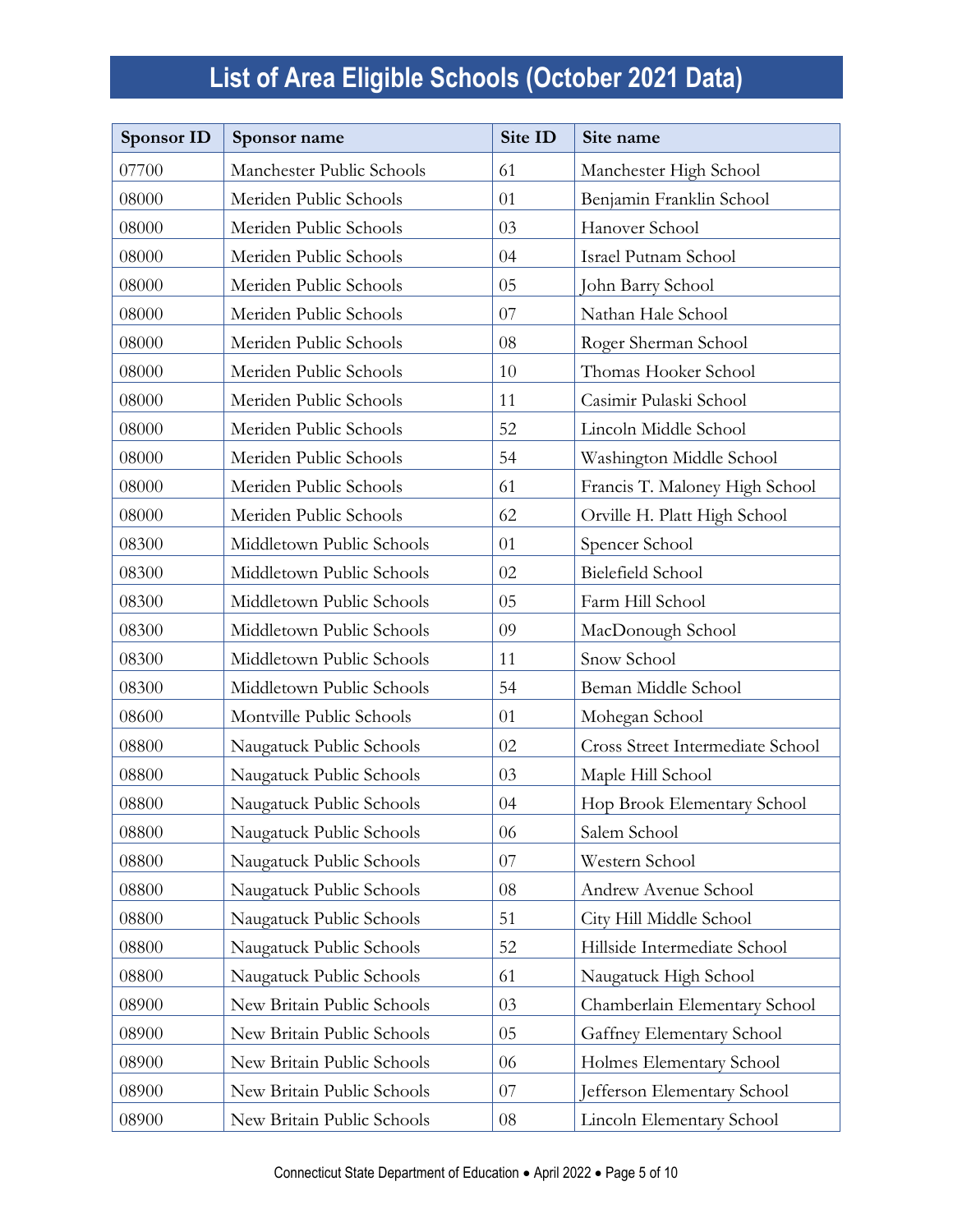| <b>Sponsor ID</b> | Sponsor name                  | Site ID | Site name                                     |
|-------------------|-------------------------------|---------|-----------------------------------------------|
| 08900             | New Britain Public Schools    | 09      | Northend Elementary School                    |
| 08900             | New Britain Public Schools    | 12      | <b>Smalley Elementary School</b>              |
| 08900             | New Britain Public Schools    | 13      | Smith Elementary School                       |
| 08900             | New Britain Public Schools    | 15      | Vance Elementary School                       |
| 08900             | New Britain Public Schools    | 52      | Slade Middle School                           |
| 08900             | New Britain Public Schools    | 53      | Pulaski Middle School                         |
| 08900             | New Britain Public Schools    | 61      | New Britain High School                       |
| 08900             | New Britain Public Schools    | 91      | <b>Brookside School</b>                       |
| 09300             | New Haven School Lunch        | 06      | Clinton Avenue School                         |
| 09300             | New Haven School Lunch        | 20      | Lincoln Bassett Community<br>School           |
| 09300             | New Haven School Lunch        | 32      | Wexler/Grant Community School                 |
| 09300             | New Haven School Lunch        | 41      | Family Academy of Multilingual<br>Exploration |
| 09300             | New Haven School Lunch        | 52      | Fair Haven School                             |
| 10300             | Norwalk School Lunch          | 02      | <b>Brookside Elementary School</b>            |
| 10300             | Norwalk School Lunch          | 08      | Kendall Elementary School                     |
| 10300             | Norwalk School Lunch          | 20      | Fox Run Elementary School                     |
| 10300             | Norwalk School Lunch          | 21      | Naramake Elementary School                    |
| 10300             | Norwalk School Lunch          | 22      | Marvin Elementary School                      |
| 10300             | Norwalk School Lunch          | 52      | Nathan Hale Middle School                     |
| 10300             | Norwalk School Lunch          | 53      | Ponus Ridge Middle School                     |
| 10300             | Norwalk School Lunch          | 54      | West Rocks Middle School                      |
| 10300             | Norwalk School Lunch          | 55      | Roton Middle School                           |
| 10300             | Norwalk School Lunch          | 61      | Norwalk High School                           |
| 10300             | Norwalk School Lunch          | 62      | Brien McMahon High School                     |
| 10400             | Norwich School Lunch          | 08      | Samuel Huntington School                      |
| 10400             | Norwich School Lunch          | 14      | John B. Stanton School                        |
| 10400             | Norwich School Lunch          | 17      | Thomas W. Mahan School                        |
| 10400             | Norwich School Lunch          | 18      | Veterans' Memorial School                     |
| 10400             | Norwich School Lunch          | 19      | <b>Uncas Elementary School</b>                |
| 10900             | Plainfield Board of Education | 01      | Moosup Elementary School                      |
| 10900             | Plainfield Board of Education | 03      | Plainfield Memorial School                    |
| 10900             | Plainfield Board of Education | 04      | Shepard Hill Elementary School                |
| 10900             | Plainfield Board of Education | 51      | Plainfield Central School                     |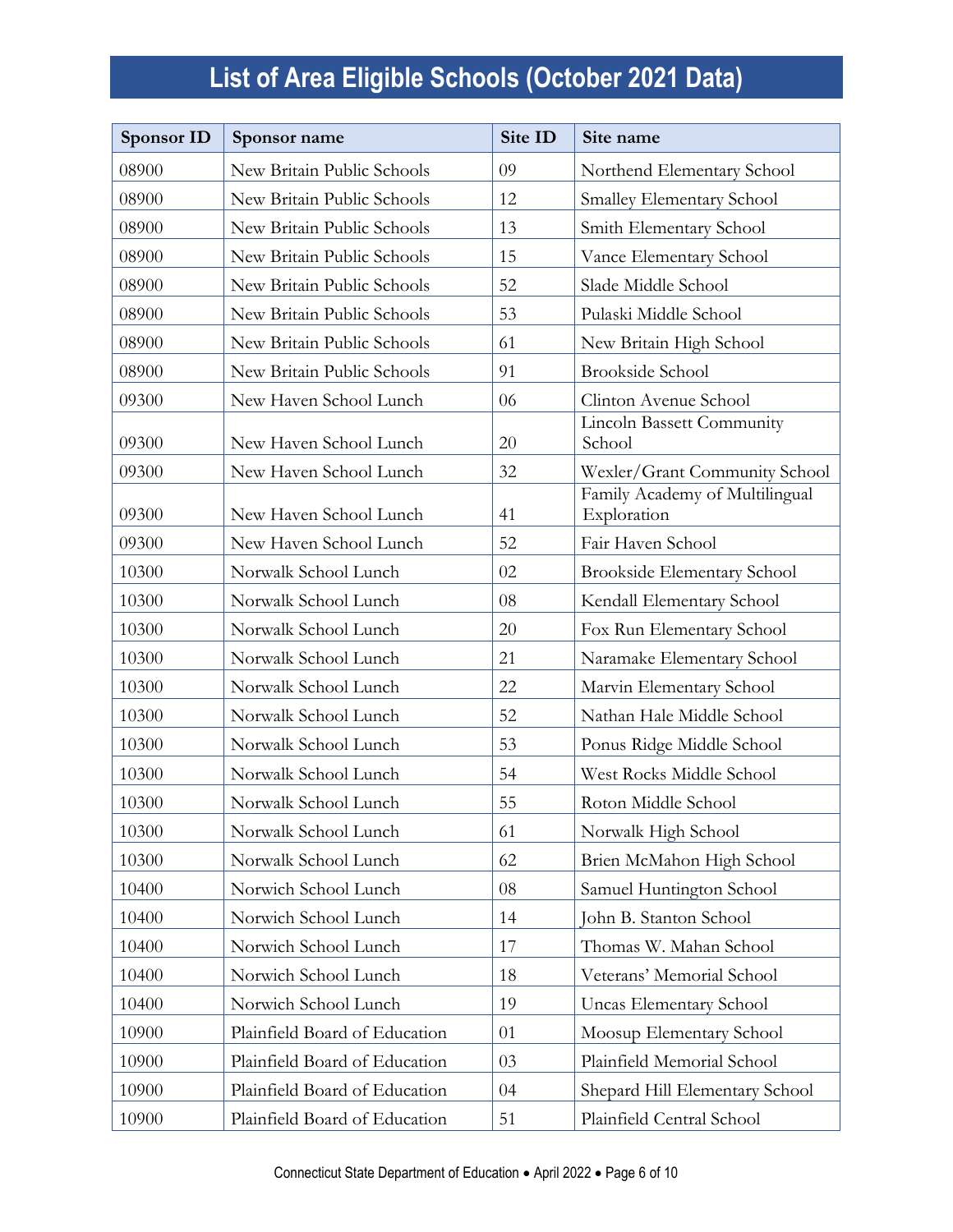| <b>Sponsor ID</b> | Sponsor name                 | Site ID | Site name                        |
|-------------------|------------------------------|---------|----------------------------------|
| 11000             | Plainville Community Schools | 02      | Linden Street School             |
| 11600             | Putnam Board of Education    | 03      | Putnam Elementary School         |
| 11600             | Putnam Board of Education    | 51      | Putnam Middle School             |
| 11600             | Putnam Board of Education    | 61      | Putnam High School               |
| 13300             | Sprague School Lunch         | 01      | Sayles School                    |
| 13400             | Stafford School Lunch        | 06      | Stafford Elementary School       |
| 13500             | Stamford School Lunch        | 05      | K.T. Murphy School               |
| 13500             | Stamford School Lunch        | 06      | Newfield School                  |
| 13500             | Stamford School Lunch        | 09      | Roxbury School                   |
| 13500             | Stamford School Lunch        | 11      | Springdale School                |
| 13500             | Stamford School Lunch        | 12      | Julia A. Stark School            |
| 13500             | Stamford School Lunch        | 21      | Stillmeadow School               |
| 13500             | Stamford School Lunch        | 53      | Dolan School                     |
| 13500             | Stamford School Lunch        | 55      | Turn of River School             |
| 13500             | Stamford School Lunch        | 56      | Cloonan School                   |
| 13500             | Stamford School Lunch        | 58      | Rippowam Middle School           |
| 13500             | Stamford School Lunch        | 61      | Stamford High School             |
| 13500             | Stamford School Lunch        | 63      | Westhill High School             |
| 13800             | Stratford School Lunch       | 04      | Franklin School                  |
| 13800             | Stratford School Lunch       | 08      | Lordship School                  |
| 13800             | Stratford School Lunch       | 09      | Nichols School                   |
| 13800             | Stratford School Lunch       | 10      | Second Hill Lane School          |
| 13800             | Stratford School Lunch       | 52      | David Wooster Middle School      |
| 13800             | Stratford School Lunch       | 53      | Harry B. Flood Middle School     |
| 14100             | Thompson School Lunch        | 01      | Mary R. Fisher Elementary School |
| 14300             | Torrington School Lunch      | 02      | Forbes School                    |
| 14300             | Torrington School Lunch      | 08      | Southwest School                 |
| 14300             | Torrington School Lunch      | 09      | Torringford School               |
| 14300             | Torrington School Lunch      | 13      | Vogel-Wetmore School             |
| 14300             | Torrington School Lunch      | 51      | Torrington Middle School         |
| 14300             | Torrington School Lunch      | 61      | Torrington High School           |
| 14600             | Vernon School Lunch          | 02      | Maple Street School              |
| 14600             | Vernon School Lunch          | 03      | Northeast School                 |
| 14600             | Vernon School Lunch          | 10      | Skinner Road School              |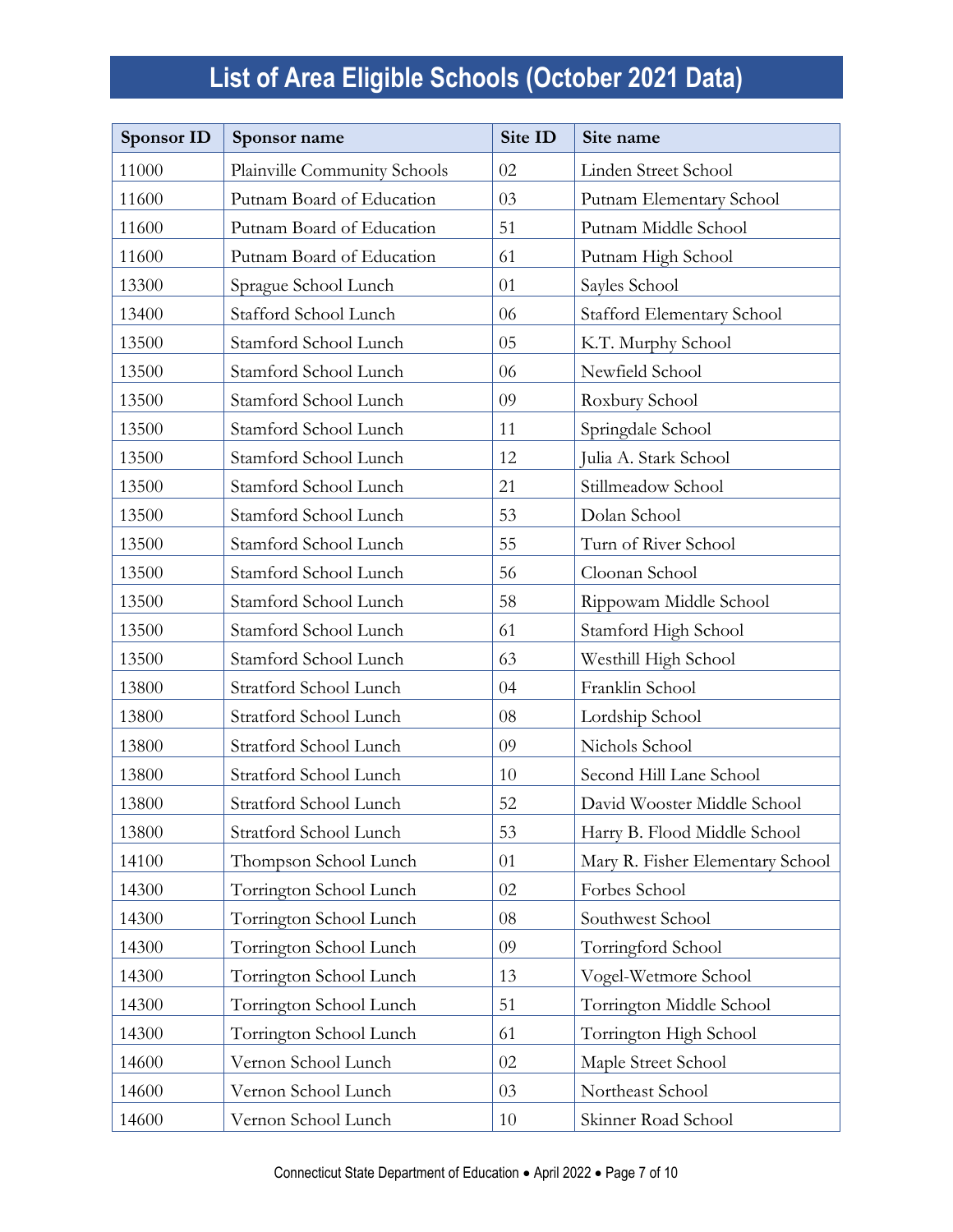| <b>Sponsor ID</b> | Sponsor name            | Site ID | Site name                                 |
|-------------------|-------------------------|---------|-------------------------------------------|
| 14600             | Vernon School Lunch     | 51      | Vernon Center Middle School               |
| 15100             | Waterbury School Lunch  | 05      | <b>Bucks Hill School</b>                  |
| 15100             | Waterbury School Lunch  | 06      | Bunker Hill School                        |
| 15100             | Waterbury School Lunch  | 07      | H. S. Chase School                        |
| 15100             | Waterbury School Lunch  | 08      | Wendell L. Cross School                   |
| 15100             | Waterbury School Lunch  | 09      | Driggs School                             |
| 15100             | Waterbury School Lunch  | 11      | Margaret M. Generali Elementary<br>School |
| 15100             | Waterbury School Lunch  | 13      | Hopeville School                          |
| 15100             | Waterbury School Lunch  | 14      | F. J. Kingsbury School                    |
| 15100             | Waterbury School Lunch  | 16      | Duggan School                             |
| 15100             | Waterbury School Lunch  | 20      | Sprague School                            |
| 15100             | Waterbury School Lunch  | 21      | B. W. Tinker School                       |
| 15100             | Waterbury School Lunch  | 22      | Walsh School                              |
| 15100             | Waterbury School Lunch  | 23      | Washington School                         |
| 15100             | Waterbury School Lunch  | 26      | Gilmartin School                          |
| 15100             | Waterbury School Lunch  | 27      | Carrington School                         |
| 15100             | Waterbury School Lunch  | 28      | Regan School                              |
| 15100             | Waterbury School Lunch  | 32      | Woodrow Wilson School                     |
| 15100             | Waterbury School Lunch  | 34      | Reed School                               |
| 15100             | Waterbury School Lunch  | 51      | Michael F. Wallace Middle School          |
| 15100             | Waterbury School Lunch  | 52      | West Side Middle School                   |
| 15100             | Waterbury School Lunch  | 53      | North End Middle School                   |
| 15100             | Waterbury School Lunch  | 62      | Crosby High School                        |
| 15100             | Waterbury School Lunch  | 63      | Wilby High School                         |
| 15100             | Waterbury School Lunch  | 64      | John F. Kennedy High School               |
| 15600             | West Haven School Lunch | 03      | Forest School                             |
| 15600             | West Haven School Lunch | 04      | Seth G. Haley School                      |
| 15600             | West Haven School Lunch | 06      | Edith E. Mackrille School                 |
| 15600             | West Haven School Lunch | 08      | Alma E. Pagels School                     |
| 15600             | West Haven School Lunch | 12      | Washington School                         |
| 15600             | West Haven School Lunch | 14      | Savin Rock Community School               |
| 15600             | West Haven School Lunch | 51      | Harry M. Bailey Middle School             |
| 15600             | West Haven School Lunch | 53      | Carrigan 5/6 Intermediate School          |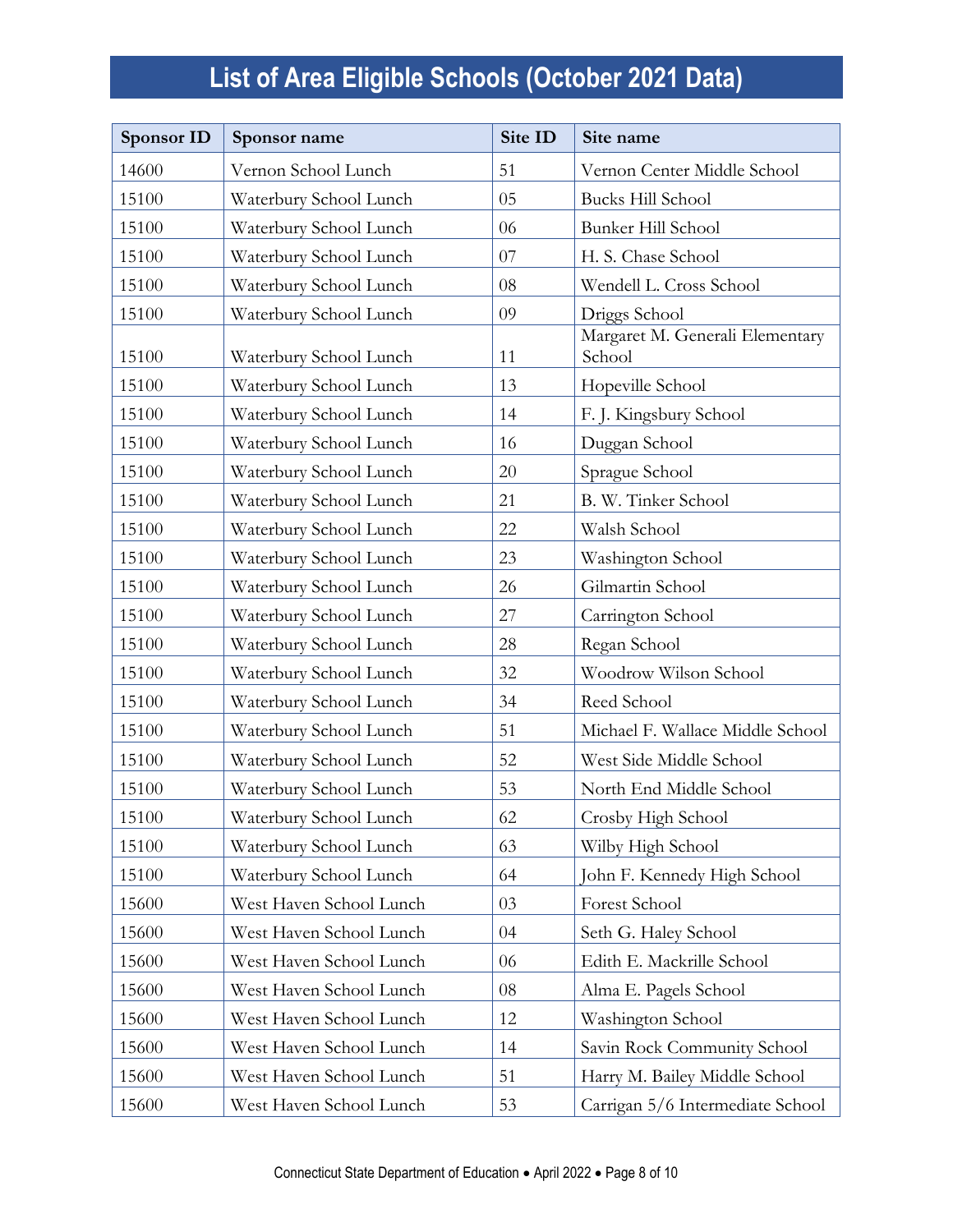| Sponsor ID | Sponsor name                  | Site ID | Site name                                |
|------------|-------------------------------|---------|------------------------------------------|
| 15600      | West Haven School Lunch       | 61      | West Haven High School                   |
| 16200      | Winchester Board of Education | 04      | <b>Batcheller Early Education Center</b> |
| 16200      | Winchester Board of Education | 51      | Pearson School                           |
| 16300      | Windham School Lunch          | 01      | Natchaug School                          |
| 16300      | Windham School Lunch          | 03      | North Windham School                     |
| 16300      | Windham School Lunch          | 05      | Windham Center School                    |
| 16300      | Windham School Lunch          | 06      | W.B. Sweeney School                      |
| 16300      | Windham School Lunch          | 51      | Windham Middle School                    |
| 16300      | Windham School Lunch          | 61      | Windham High School                      |
| 16500      | Windsor Locks School Lunch    | 01      | North Street School                      |
| 16500      | Windsor Locks School Lunch    | $^{04}$ | South Elementary School                  |
| 16500      | Windsor Locks School Lunch    | 51      | Windsor Locks Middle School              |